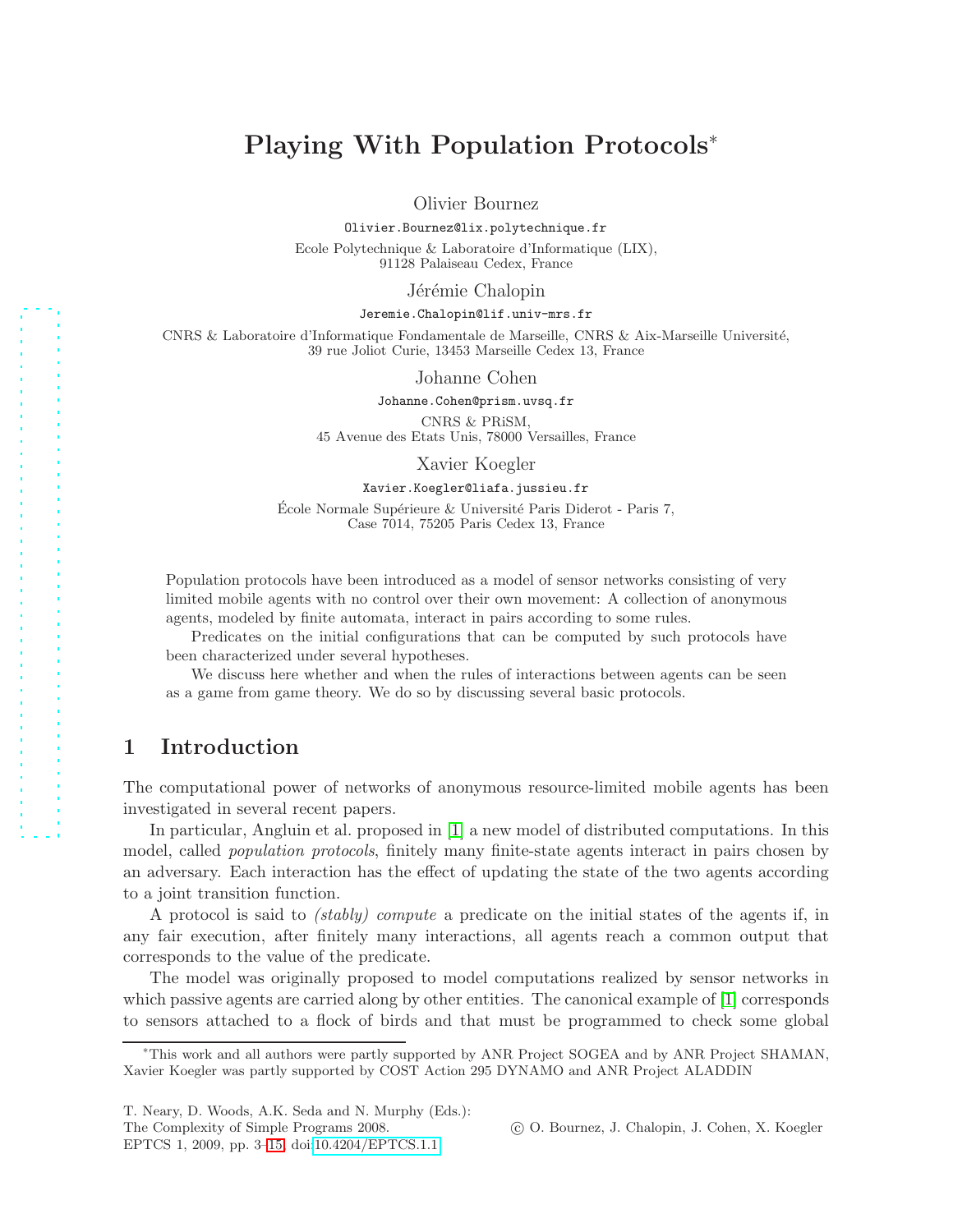properties, like determining whether more than 5% of the population has elevated temperature. Motivating scenarios also include models of the propagation of trust [\[8\]](#page-11-1).

Much of the work so far on population protocols has concentrated on characterizing which predicates on the initial states can be computed in different variants of the model and under various assumptions. In particular, the predicates computable by the unrestricted population protocols from [\[1\]](#page-11-0) have been characterized as being precisely the semi-linear predicates, that is to say those predicates on counts of input agents definable in first-order Presburger arithmetic [\[18\]](#page-12-1). Semilinearity was shown to be sufficient in [\[1\]](#page-11-0) and necessary in [\[2\]](#page-11-2).

Variants considered so far include restriction to one-way communications, restriction to particular interaction graphs, to random interactions, with possibly various kind of failures of agents. Solutions to classical problems of distributed algorithmics have also been considered in this model. Refer to survey [\[3\]](#page-11-3) for a complete discussion.

The population protocol model shares many features with other models already considered in the literature. In particular, models of pairwise interactions have been used to study the propagation of diseases [\[12\]](#page-11-4), or rumors [\[7\]](#page-11-5). In chemistry the chemical master equation has been justified using (stochastic) pairwise interactions between the finitely many molecules present [\[16,](#page-12-2) [11\]](#page-11-6). In that sense, the model of population protocols may be considered as fundamental in several fields of study.

Pairwise interactions between finite-state agents are sometimes motivated by the study of the dynamics of particular two-player games from game theory. For example, paper [\[9\]](#page-11-7) considers the dynamics of the so-called *PAV LOV* behaviour in the iterated prisoner lemma. Several results about the time of convergence of this particular dynamics towards the stable state can be found in [\[9\]](#page-11-7), and [\[10\]](#page-11-8), for rings, and complete graphs.

The purpose of the following discussion is to better understand whether and when pairwise interactions, and hence population protocols, can be considered as the result of a game. We want to understand if restricting to rules that come from a (symmetric) game is a limitation, and in particular whether restricting to rules that can be termed *PAV LOV* in the spirit of [\[9\]](#page-11-7) is a limitation. We do so by giving solutions to several basic problems using rules of interactions associated to a symmetric game. As such protocols must also be symmetric, we are also discussing whether restricting to symmetric rules in population protocols is a limitation.

In Section [2,](#page-1-0) we briefly recall population protocols. In Section [3,](#page-2-0) we recall some basics from game theory. In Section [4,](#page-5-0) we discuss how a game can be turned into a dynamics, and introduce the notion of *Pavlovian* population protocol. In Section [5](#page-6-0) we prove that any symmetric deterministic 2-states population protocol is Pavlovian, and that the problem of computing the OR, AND, as well as the leader election and majority problem admit Pavlovian solutions. We then discuss our results in Section [6.](#page-10-0)

## <span id="page-1-0"></span>2 Population Protocols

A protocol is given by  $(Q, \Sigma, t, \omega, \delta)$  with the following components. Q is a finite set of *states*.  $Σ$  is a finite set of *input symbols*.  $ι:Σ → Q$  is the initial state mapping, and  $ω: Q → \{0,1\}$  is the individual output function.  $\delta \subseteq Q^4$  is a joint transition relation that describes how pairs of agents can interact. Relation  $\delta$  is sometimes described by listing all possible interactions using the notation  $(q_1, q_2) \rightarrow (q'_1, q'_2)$ , or even the notation  $q_1q_2 \rightarrow q'_1q'_2$ , for  $(q_1, q_2, q'_1, q'_2) \in \delta$  (with the convention that  $(q_1, q_2) \rightarrow (q_1, q_2)$  when no rule is specified with  $(q_1, q_2)$  in the left-hand side).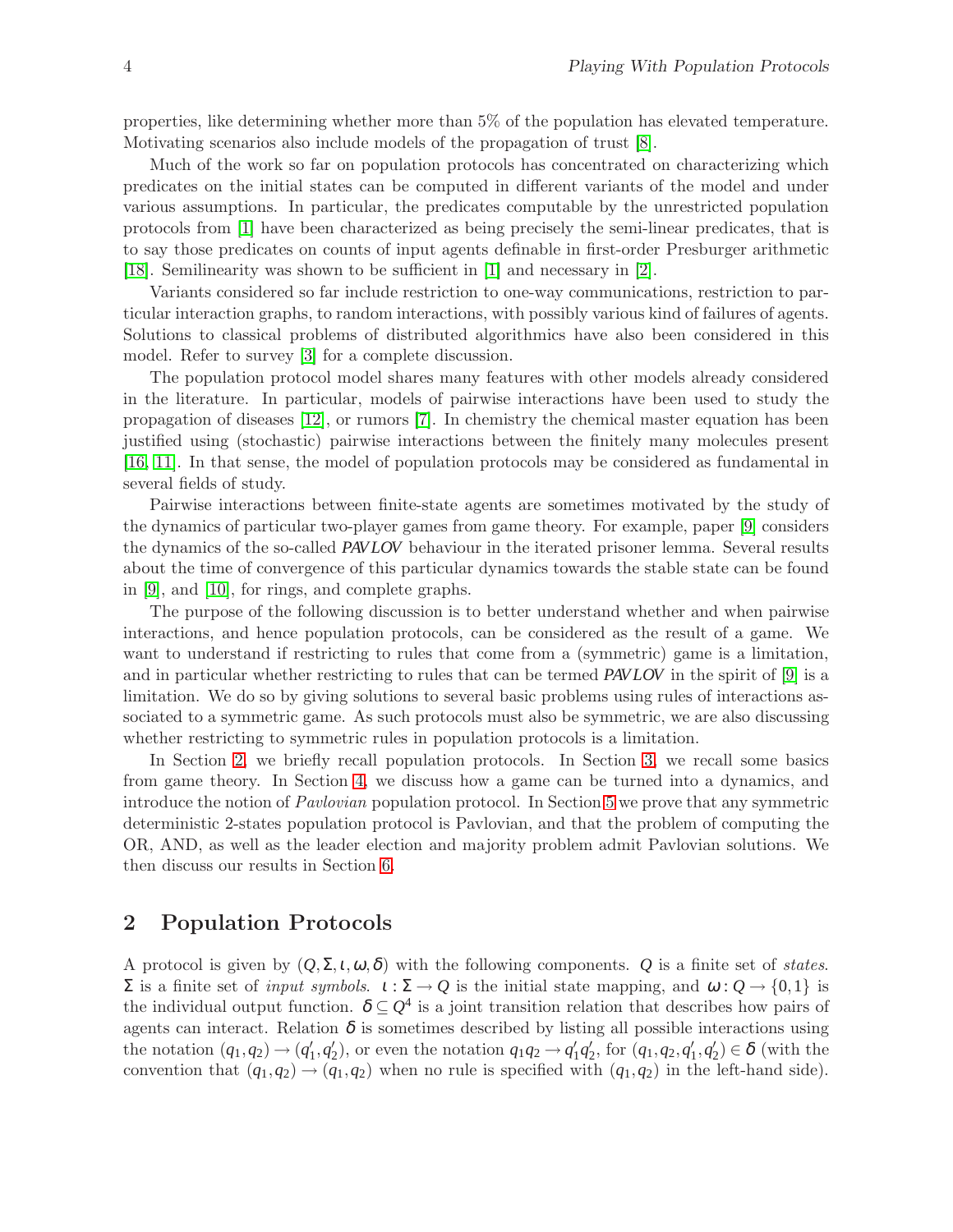The protocol is termed *deterministic* if for all pairs  $(q_1, q_2)$  there is only one pair  $(q'_1, q'_2)$  with  $(q_1, q_2) \rightarrow (q'_1, q'_2)$ . In that case, we write  $\delta_1(q_1, q_2)$  for the unique  $q'_1$  and  $\delta_2(q_1, q_2)$  for the unique  $q'_2$ .

Notice that, in general, rules can be non-symmetric: if  $(q_1, q_2) \rightarrow (q'_1, q'_2)$ , it does not necessarily follow that  $(q_2, q_1) \rightarrow (q'_2, q'_1)$ .

Computations of a protocol proceed in the following way. The computation takes place among *n* agents, where  $n \geq 2$ . A *configuration* of the system can be described by a vector of all the agents' states. The state of each agent is an element of *Q*. Because agents with the same states are indistinguishable, each configuration can be summarized as an unordered multiset of states, and hence of elements of *Q*.

Each agent is given initially some input value from  $\Sigma$ : Each agent's initial state is determined by applying <sup>ι</sup> to its input value. This determines the initial configuration of the population.

An execution of a protocol proceeds from the initial configuration by interactions between pairs of agents. Suppose that two agents in state *q*<sup>1</sup> and *q*<sup>2</sup> meet and have an interaction. They can change into state  $q'_1$  and  $q'_2$  if  $(q_1,q_2,q'_1,q'_2)$  is in the transition relation  $\delta$ . If *C* and *C'* are two configurations, we write  $C \to C'$  if  $C'$  can be obtained from  $C$  by a single interaction of two agents: this means that *C* contains two states  $q_1$  and  $q_2$  and *C'* is obtained by replacing  $q_1$  and  $q_2$ by  $q'_1$  and  $q'_2$  in *C*, where  $(q_1, q_2, q'_1, q'_2) \in \delta$ . An *execution* of the protocol is an infinite sequence of configurations  $C_0, C_1, C_2, \dots$ , where  $C_0$  is an initial configuration and  $C_i \rightarrow C_{i+1}$  for all  $i \geq 0$ . An execution is *fair* if for all configurations *C* that appear infinitely often in the execution, if  $C \rightarrow C'$  for some configuration  $C'$ , then  $C'$  appears infinitely often in the execution.

At any point during an execution, each agent's state determines its output at that time. If the agent is in state q, its output value is  $\omega(q)$ . The configuration output is 0 (respectively 1) if all the individual outputs are 0 (respectively 1). If the individual outputs are mixed 0s and 1*s* then the output of the configuration is undefined.

Let *p* be a predicate over multisets of elements of  $\Sigma$ . Predicate *p* can be considered as a function whose range is  $\{0,1\}$  and whose domain is the collection of these multisets. The predicate is said to be computed by the protocol if, for every multiset *I*, and every fair execution that starts from the initial configuration corresponding to *I*, the output value of every agent eventually stabilizes to  $p(I)$ .

The following was proved in [\[1,](#page-11-0) [2\]](#page-11-2)

Theorem 1 ([\[1,](#page-11-0) [2\]](#page-11-2)). *A predicate is computable in the population protocol model if and only if it is semilinear.*

Recall that semilinear sets are known to correspond to predicates on counts of input agents definable in first-order Presburger arithmetic [\[18\]](#page-12-1).

### <span id="page-2-0"></span>3 Game Theory

We now recall the simplest concepts from Game Theory. We focus on non-cooperative games, with complete information, in extensive form.

The simplest game is made up of two players, called *I* and *II*, with a finite set of options, called *pure strategies*,  $Strat(I)$  and  $Strat(II)$ . Denote by  $A_{i,j}$  (respectively:  $B_{i,j}$ ) the score for player *I* (resp. *II*) when *I* uses strategy  $i \in \text{Strat}(I)$  and *II* uses strategy  $j \in \text{Strat}(II)$ .

The scores are given by  $n \times m$  matrices *A* and *B*, where *n* and *m* are the cardinality of  $Strat(I)$ and *Strat*(*II*). The game is termed *symmetric* if *A* is the transpose of *B*: this implies that  $n = m$ ,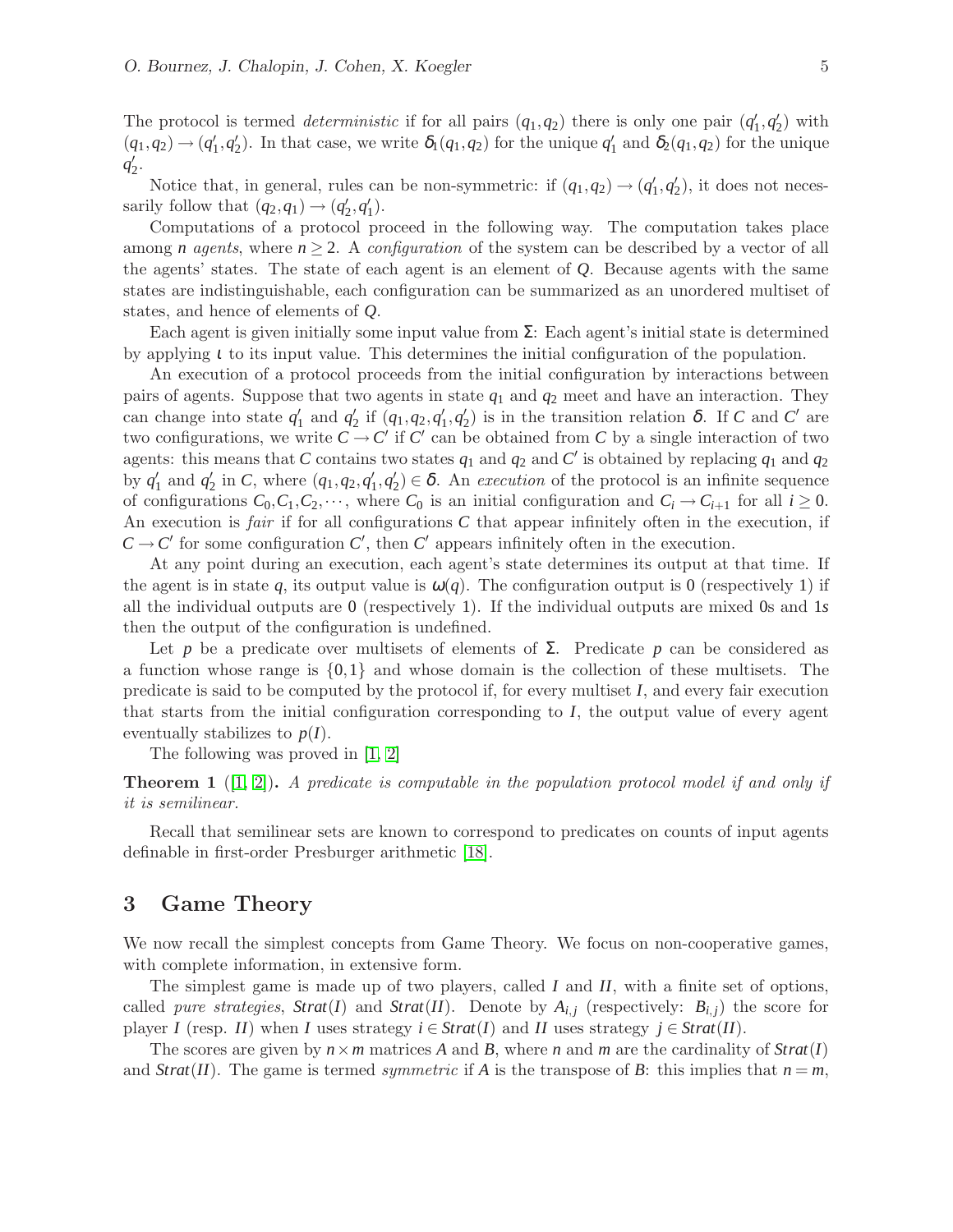and we can assume without loss of generality that  $Strat(I) = Strat(I)$ .

Example 1 (Prisoner's dilemma). *The case where A and B are the following matrices*

$$
A = \left(\begin{array}{cc} R & S \\ T & P \end{array}\right), B = \left(\begin{array}{cc} R & T \\ S & P \end{array}\right)
$$

*with*  $T > R > P > S$  *and*  $2R > T + S$ *, is called the* prisoner's dilemma*. We denote by C (for cooperation) the first pure strategy, and by D (for defection) the second pure strategy of each player.*

*As the game is symmetric, matrix A and B can also be denoted by:*

| Opponent |     |     |     |
|----------|-----|-----|-----|
| $C$      | $D$ |     |     |
| $Player$ | $C$ | $R$ | $S$ |
| $T$      | $P$ |     |     |

A strategy  $x \in \text{Strat}(I)$  is said to be a best response to strategy  $y \in \text{Strat}(II)$ , denoted by  $x \in BR(y)$  if

$$
A_{z,y} \le A_{x,y} \tag{1}
$$

for all strategies  $z \in \text{Strat}(I)$ .

A pair  $(x, y)$  is a *(pure) Nash equilibrium* if  $x \in BR(y)$  and  $y \in BR(x)$ . A pure Nash equilibrium does not always exist.

In other words, two strategies  $(x, y)$  form a Nash equilibrium if in that state neither of the players has a unilateral interest to deviate from it.

**Example 2.** On the example of the prisoner's dilemma,  $BR(y) = D$  for all v, and  $BR(x) = D$  for *all x. So* (*D*,*D*) *is the unique Nash equilibrium, and it is pure. In it, each player has score P. The paradox is that if they had played* (*C*,*C*) *(cooperation) they would have had score R, that is more. The social optimum* (*C*,*C*)*, is different from the equilibrium that is reached by rational players* (*D*,*D*)*, since in any other state, each player fears that the adversary plays C.*

We will also introduce the following definition: Given some strategy  $x' \in \text{Strat}(I)$ , a strategy  $x \in \text{Strat}(I)$  is said to be a best response to strategy  $y \in \text{Strat}(II)$  among those different from  $x'$ , denoted by  $x \in BR_{\neq x'}(y)$  if

$$
A_{z,y} \le A_{x,y} \tag{2}
$$

for all strategy  $z \in \text{Strat}(I), z \neq x'$ .

Of course, the role of *II* and *I* can be inverted in the previous definition.

There are two main approaches to discussing dynamics of games. The first consists in repeating games. The second in using models from evolutionary game theory. Refer to [\[13,](#page-11-9) [19\]](#page-12-3) for a presentation of this latter approach.

Repeating Games. Repeating *k* times a game, is equivalent to extending the space of choices into *Strat*(*I*)<sup>*k*</sup> and *Strat*(*II*)<sup>*k*</sup>: player *I* (respectively *II*) chooses his or her action  $x(t) \in \text{Strat}(I)$ , (resp.  $y(t) \in \text{Strat}(H)$ ) at time *t* for  $t = 1, 2, \dots, k$ . Hence, this is equivalent to a two-player game with respectively  $n^k$  and  $m^k$  choices for players.

To avoid confusion, we will call *actions* the choices  $x(t)$ ,  $y(t)$  of each player at a given time, and *strategies* the sequences  $X = x(1), \dots, x(k)$  and  $Y = y(1), \dots, y(k)$ , that is to say the strategies for the global game.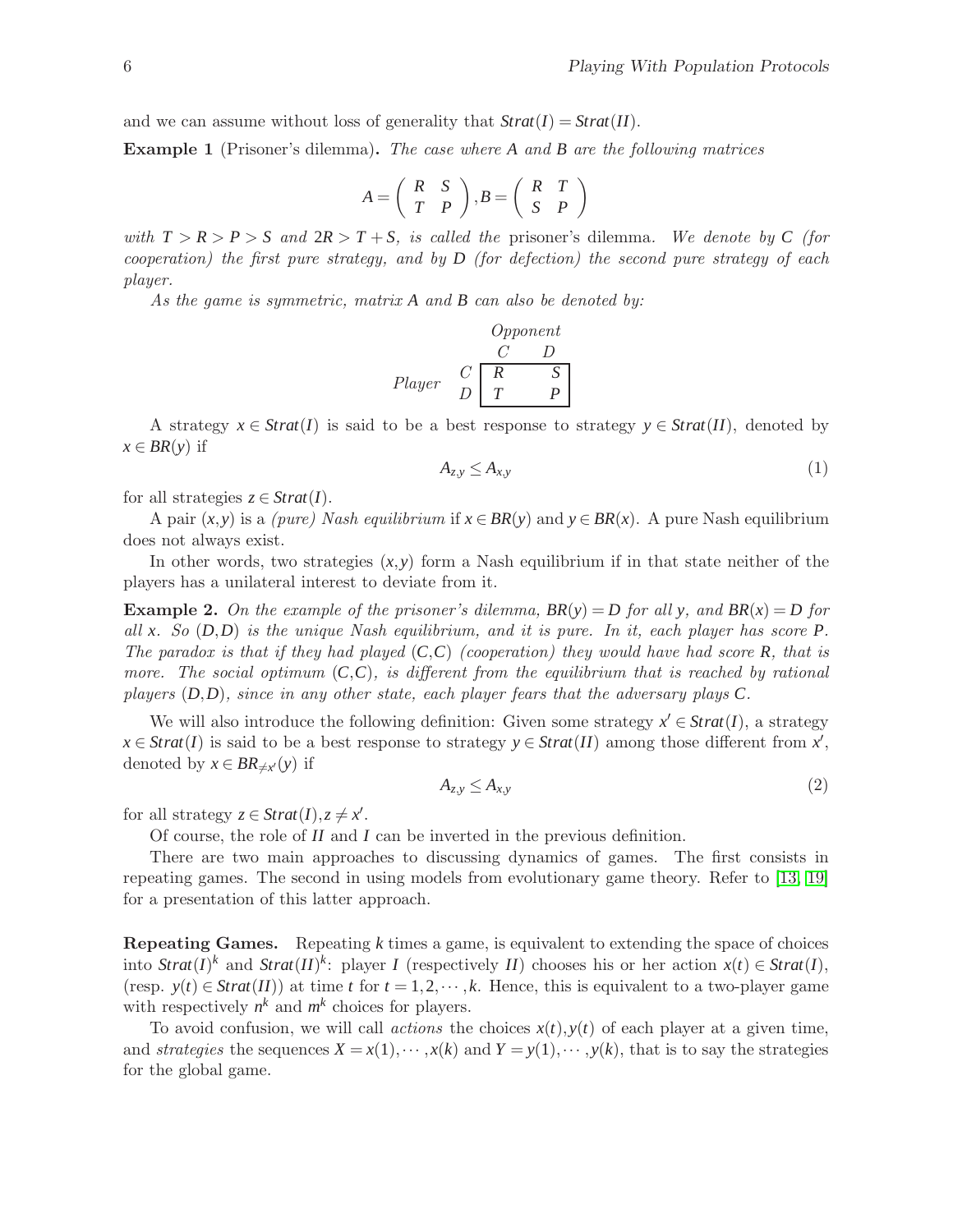If the game is repeated an infinite number of times, a strategy becomes a function from integers to the set of actions, and the game is still equivalent to a two-player game[1](#page-4-0) .

Behaviours. In practice, player *I* (respectively *II*) has to solve the following problem at each time *t*: given the history of the game up to now, that is to say

$$
X_{t-1}=x(1),\cdots,x(t-1)
$$

and

$$
Y_{t-1}=y(1),\cdots,y(t-1)
$$

what should I play at time *t*? In other words, how to choose  $x(t) \in \text{Strat}(I)$ ? (resp.  $y(t) \in$ *Strat*(*II*)?)

Is is natural to suppose that this is given by some behaviour rules:

$$
x(t) = f(X_{t-1}, Y_{t-1}),
$$
  

$$
y(t) = g(X_{t-1}, Y_{t-1})
$$

for some particular functions *f* and *g*.

The Specific Case of the Prisoner's Lemma. The question of the best behaviour rule to use for the prisoner lemma gave birth to an important literature. In particular, after the book [\[4\]](#page-11-10), that describes the results of tournaments of behaviour rules for the iterated prisoner lemma, and that argues that there exists a best behaviour rule called *T IT* −*FOR*−*TAT*. This consists in cooperating at the first step, and then do the same thing as the adversary at subsequent times.

A lot of other behaviours, most of them with very picturesque names have been proposed and studied: see for example [\[4\]](#page-11-10), [\[5\]](#page-11-11), [\[15\]](#page-11-12).

Among possible behaviours is *PAV LOV*: in the iterated prisoner lemma, a player cooperates if and only if both players opted for the same alternative in the previous move. This name [\[14,](#page-11-13) [17,](#page-12-4) [4\]](#page-11-10) stems from the fact that this strategy embodies an almost reflex-like response to the payoff: it repeats its former move if it was rewarded by *R* or *T* points, but switches behaviour if it was punished by receiving only *P* or *S* points. Refer to [\[17\]](#page-12-4) for some study of this strategy in the spirit of Axelrod's tournaments.

The *PAV LOV* behaviour can also be termed *WIN-STAY, LOSE-SHIFT* as if the play on the previous round resulted in a success, then the agent plays the same strategy on the next round. Alternatively, if the play resulted in a failure the agent switches to another action [\[17,](#page-12-4) [4\]](#page-11-10).

Going From 2 Players to *N* Players. *PAV LOV* behaviour is Markovian: a behaviour *f* is *Markovian*, if  $f(X_{t-1}, Y_{t-1})$  depends only on  $x(t-1)$  and  $y(t-1)$ .

From such a behaviour, it is easy to obtain a distributed dynamic. For example, let's follow [\[9\]](#page-11-7), for the prisoner's dilemma.

Suppose that we have a connected graph  $G = (V, E)$ , with N vertices. The vertices correspond to players. An instantaneous configuration of the system is given by an element of  $\{C,D\}^N$ , that is to say by the state *C* or *D* of each vertex. Hence, there are  $2^N$  configurations.

<span id="page-4-0"></span><sup>&</sup>lt;sup>1</sup>but whose matrices are infinite.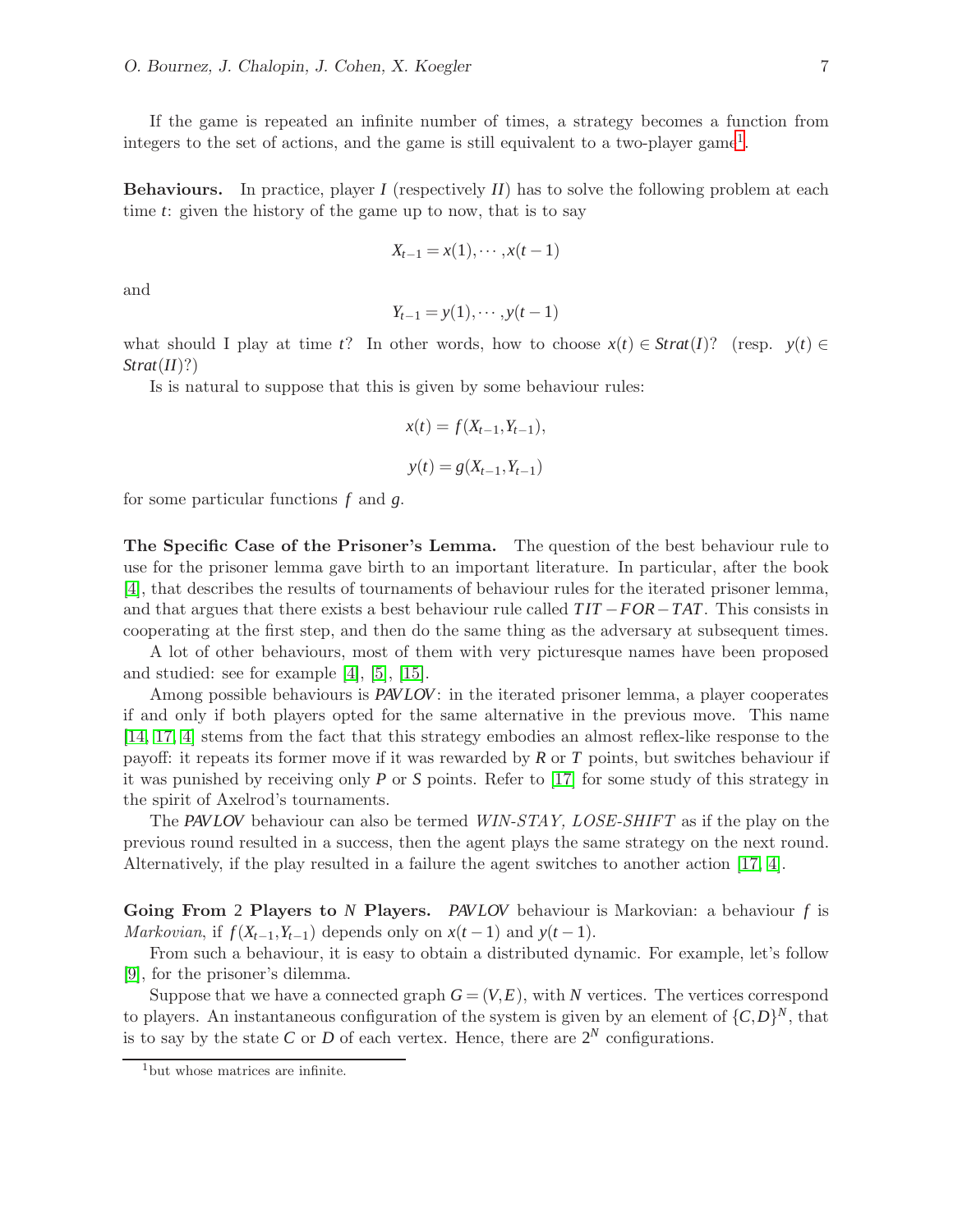At each time *t*, one chooses randomly and uniformly one edge (*i*, *j*) of the graph. At this moment, players *i* and *j* play the prisoner dilemma with the *PAV LOV* behaviour. It is easy to see that this corresponds to executing the following rules:

$$
\begin{cases}\nCC & \to & CC \\
CD & \to & DD \\
DC & \to & DD \\
DD & \to & CC.\n\end{cases}
$$
\n(3)

What is the final state reached by the system? The underlying model is a very large Markov chain with  $2^N$  states. The state  $E^* = \{C\}^N$  is absorbing. If the graph *G* does not have any isolated vertex, this is the unique absorbing state, and there exists a sequence of transformations that transforms any state  $E$  into this state  $E^*$ . As a consequence, from well-known classical results in Markov chain theory, whatever the initial configuration is, with probability 1, the system will eventually be in state *E* ∗ [\[6\]](#page-11-14). The system is *self-stabilizing*.

Several results about the time of convergence towards this stable state can be found in [\[9\]](#page-11-7), and [\[10\]](#page-11-8), for rings, and complete graphs.

What is interesting in this example is that it shows how to go from a game, and a behaviour to a distributed dynamics on a graph, and in particular to a population protocol when the graph is the complete graph.

# <span id="page-5-0"></span>4 From Games To Population Protocols

In the spirit of the previous discussion, to any symmetric game, we can associate a population protocol as follows.

Definition 1 (Associating a Protocol to a Game). *Assume a symmetric two-player game is given. Let* ∆ *be some threshold.*

*The protocol associated to the game is a population protocol whose set of states is Q, where*  $Q = \text{Strat}(I) = \text{Strat}(II)$  *is the set of strategies of the game, and whose transition rules*  $\delta$  *are given as follows:*

$$
(q_1,q_2,q_1',q_2')\in \delta
$$

*where*

• 
$$
q'_1 = q_1
$$
 when  $M_{q_1,q_2} \ge \Delta$ 

• 
$$
q'_1 \in BR_{\neq q_1}(q_2)
$$
 when  $M_{q_1,q_2} < \Delta$ 

*and*

• 
$$
q'_2 = q_2
$$
 when  $M_{q_2,q_1} \ge \Delta$ 

•  $q'_2 \in BR_{\neq q_2}(q_1)$  when  $M_{q_2,q_1} < \Delta$ ,

*where M is the matrix of the game.*

Definition 2 (Pavlovian Population Protocol). *A population protocol is* Pavlovian *if it can be obtained from a game as above.*

Remark 1. *Clearly a Pavlovian population protocol must be* symmetric*: indeed, whenever*  $(q_1, q_2, q'_1, q'_2) \in \delta$ , one has  $(q_2, q_1, q'_2, q'_1) \in \delta$ .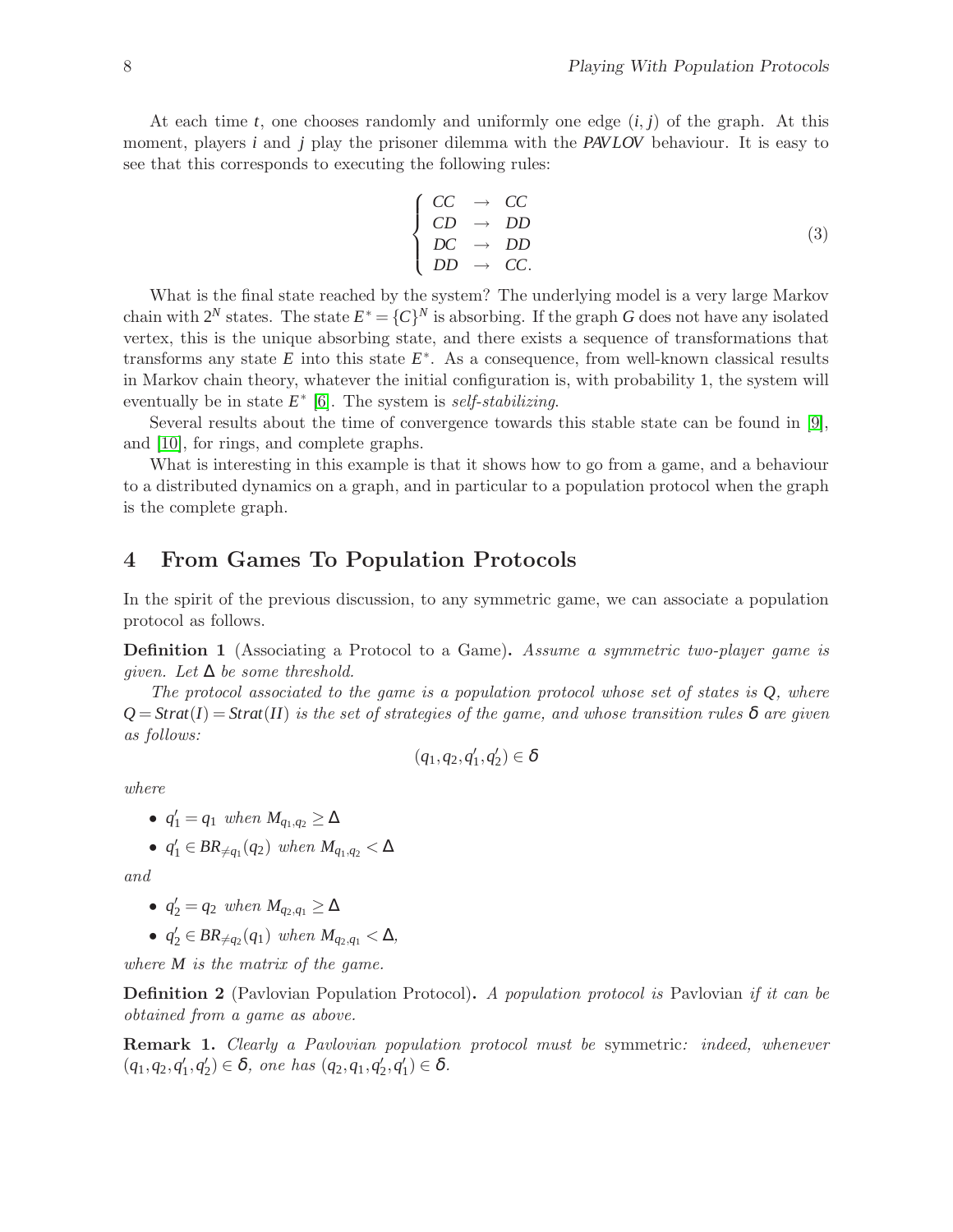# <span id="page-6-0"></span>5 Some Specific Pavlovian Protocols

We now discuss whether assuming protocols Pavlovian is a restriction.

We start by an easy consideration.

Theorem 2. *Any symmetric deterministic* 2*-states population protocol is Pavlovian.*

*Proof.* Consider a deterministic symmetric 2-states population protocol. Note *Q* = {+,−} its set of states. Its transition function can be written as follows:

$$
\begin{cases}\n++ & \to & \alpha_{++}\alpha_{++} \\
+- & \to & \alpha_{+-}\alpha_{-+} \\
-+ & \to & \alpha_{-+}\alpha_{+-} \\
-- & \to & \alpha_{--}\alpha_{--}\n\end{cases} (4)
$$

for some  $\alpha_{++}, \alpha_{+-}, \alpha_{-+}, \alpha_{--}$ .

This corresponds to the symmetric game given by the following pay-off matrix *M*

Opponent

\n
$$
+ -
$$
\nPlayer

\n
$$
+ \overline{\beta_{++} \beta_{+-}}
$$
\n
$$
- \overline{\beta_{-+} \beta_{--}}
$$

taking threshold  $\Delta = 1$ , where for all  $q_1, q_2 \in \{+, -\},$ 

- $\beta_{q_1q_2} = 2$  if  $\alpha_{q_1q_2} = q_1$ ,
- $\beta_{q_1q_2} = 0$  otherwise.

Unfortunately, not all rules correspond to a game.

Proposition 1. *Some symmetric population protocols are not Pavlovian.*

*Proof.* Consider for example a deterministic 3-states population protocol with set of states  $Q =$  ${q_0, q_1, q_2}$  and a joint transition function  $\delta$  such that  $\delta_1(q_0, q_0) = q_1, \delta_1(q_1, q_0) = q_2, \delta_1(q_2, q_0) =$ *q*0.

Assume by contradiction that there exists a 2-player game corresponding to this 3-states population protocol. Consider its payoff matrix *M*. Let  $M(q_0, q_0) = \beta_0, M(q_1, q_0) = \beta_1, M(q_2, q_0) = \beta_2$ . We must have  $\beta_0 \geq \Delta, \beta_1 \geq \Delta$  since all agents that interact with an agent in state  $q_0$  must change their state. Now, since  $q_0$  changes to  $q_1$ ,  $q_1$  must be a strictly better response to  $q_0$  than  $q_2$ : hence, we must have  $\beta_1 > \beta_2$ . In a similar way, since  $q_1$  changes to  $q_2$ , we must have  $\beta_2 > \beta_0$ , and since  $q_2$  changes to  $q_0$ , we must have  $\beta_0 > \beta_1$ . From  $\beta_1 > \beta_2 > \beta_0$  we reach a contradiction.  $\Box$ 

This indeed motivates the following study, where we discuss which problems admit a Pavlovian solution.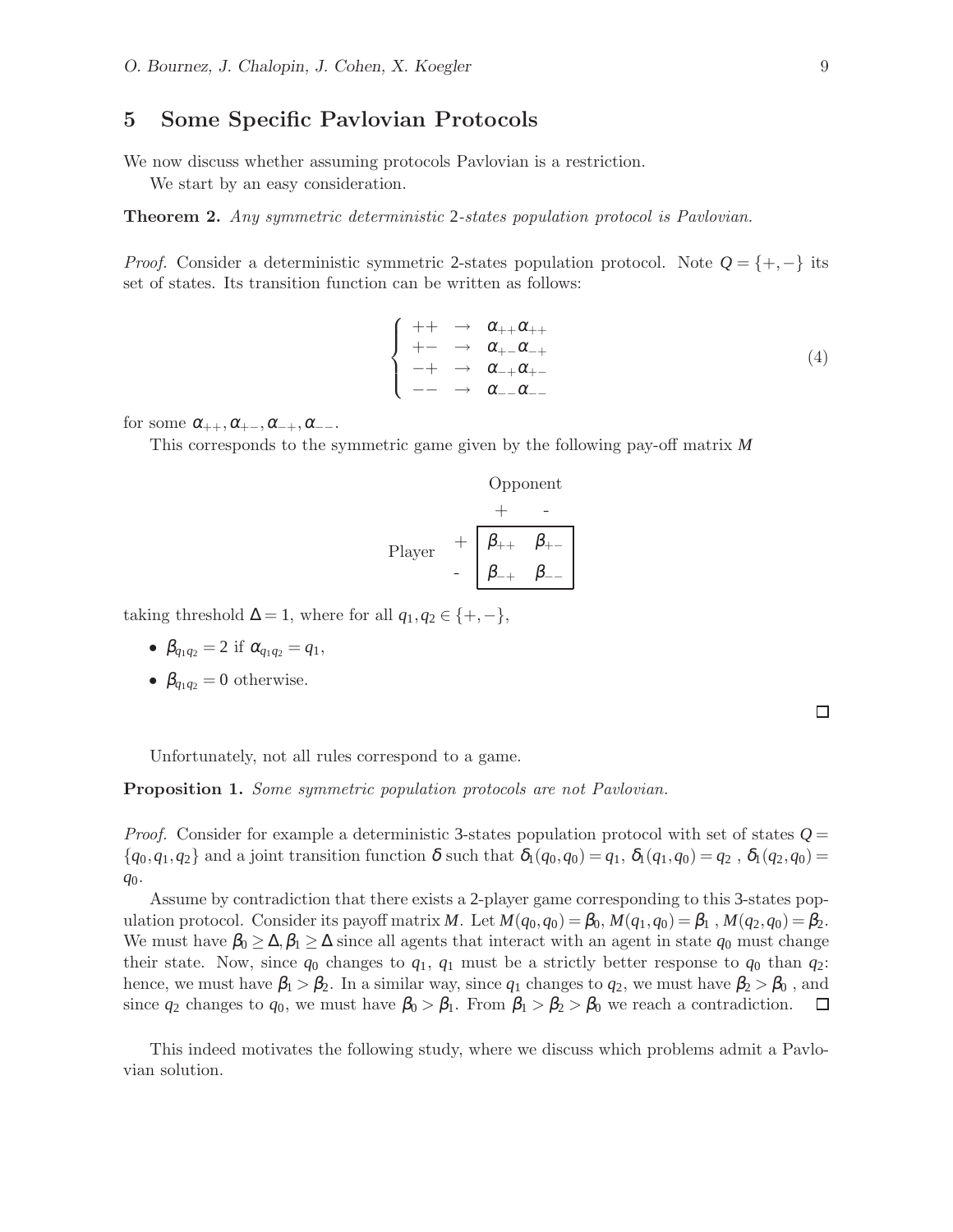### 5.1 Basic Protocols

Proposition 2. *There is a Pavlovian protocol that computes the logical OR (resp. AND) of input bits.*

*Proof.* Consider the following protocol to compute *OR*,

$$
\begin{cases}\n01 & \to & 11 \\
10 & \to & 11 \\
00 & \to & 00 \\
11 & \to & 11\n\end{cases}
$$
\n(5)

and the following protocol to compute *AND*,

$$
\begin{cases}\n01 & \to & 00 \\
10 & \to & 00 \\
00 & \to & 00 \\
11 & \to & 11\n\end{cases}
$$
\n(6)

Since they are both deterministic 2-states population protocols, they are Pavlovian.

Remark 2. *Notice that OR (respectively AND) protocol corresponds to the predicates on counts of input agents*  $n_0 \geq 1$  (resp.  $n_1 = 0$ ) where  $n_0$ ,  $n_1$  are the number of input agents in state 0 and 1 *respectively.*

Remark 3. *All previous protocols are "naturally broadcasting" i.e., eventually all agents agree on some (the correct) value. With previous definitions (which are the classical ones for population protocols), the following protocol does not compute the XOR or input bits, or equivalently does not compute predicate*  $n_1 \equiv 1 \pmod{2}$ .

$$
\begin{cases}\n01 & \to & 01 \\
10 & \to & 10 \\
00 & \to & 00 \\
11 & \to & 00\n\end{cases}
$$
\n(7)

*Indeed, the answer is not eventually known by all the agents. It computes the XOR in a weaker form i.e., eventually, all agents will be in state* 0*, if the XOR of input bits is* 0*, or eventually only one agent will be in state* 1*, if the XOR of input bits is* 1*.*

#### 5.2 Leader Election

The classical solution [\[1\]](#page-11-0) to the leader election problem (starting from a configuration with  $\geq 1$ ) leaders, eventually exactly one leader survives) is the following:

$$
\begin{cases}\nLL & \to \ LN \\
LN & \to \ LN \\
NL & \to \ NL \\
NN & \to \ NN\n\end{cases}
$$
\n(8)

Unfortunately, this protocol is non-symmetric, and hence non-Pavlovian.

 $\Box$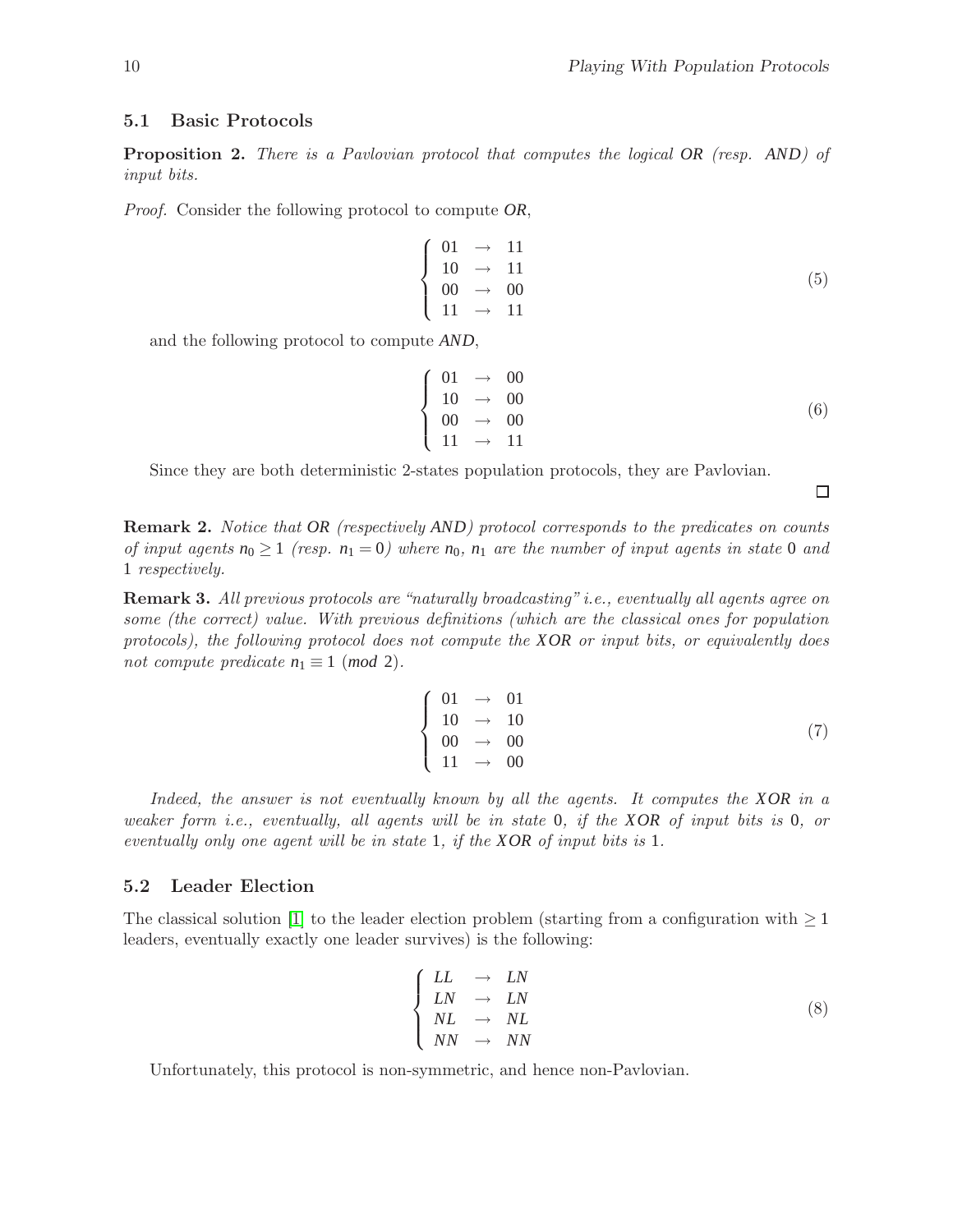Remark 4. *Actually, the problem is with the first rule, since one wants two leaders to become only one. If the two leaders are identical, this is clearly problematic with symmetric rules.*

However, the leader election problem can actually be solved by a Pavlovian protocol, at the price of a less trivial protocol.

Proposition 3. *The following Pavlovian protocol solves the leader election problem, as soon as the population is of size*  $\geq$  3*.* 

| $\left\{ \begin{array}{ccc} L_1L_2 & \rightarrow & L_1N \\ L_1N & \rightarrow & NL_2 \\ L_2N & \rightarrow & NL_1 \\ NN & \rightarrow & NN \end{array} \right.$ |  |     |
|-----------------------------------------------------------------------------------------------------------------------------------------------------------------|--|-----|
|                                                                                                                                                                 |  |     |
|                                                                                                                                                                 |  |     |
|                                                                                                                                                                 |  | (9) |
|                                                                                                                                                                 |  |     |
|                                                                                                                                                                 |  |     |
|                                                                                                                                                                 |  |     |
| $\left\{ \begin{array}{ccc} L_2L_1 & \to & NL_1\ NL_1 & \to & L_2N\ NL_2 & \to & L_1N\ L_1L_1 & \to & L_2L_2\ L_2L_2 & \to & L_1L_1 \end{array} \right.$        |  |     |

*Proof.* Indeed, starting from a configuration containing not only *N*s, eventually after some time configurations will have exactly one leader, that is one agent in state  $L_1$  or  $L_2$ .

Indeed, the first rule and the fifth rule decrease strictly the number of leaders whenever there are more than two leaders. Now the other rules, preserve the number of leaders, and are made such that an  $L_1$  can always be transformed into an  $L_2$  and vice-versa, and hence are made such that a configuration where first or fifth rule applies can always be reached whenever there are more than two leaders. The fact that it solves the leader election problem then follows from the hypothesis of fairness in the definition of computations.

This is a Pavlovian protocol, since it corresponds to the following payoff matrix, with threshold  $\Delta$  = 4



 $\Box$ 

### 5.3 Majority

Proposition 4. *The majority problem (given some population of* 0*s and* 1*s, determine whether there are more* 0*s than* 1*s) can be solved by a Pavlovian population protocol.*

If one prefers, the predicate  $n_0 \geq n_1$  on counts of input agents can be computed by a Pavlovian population protocol.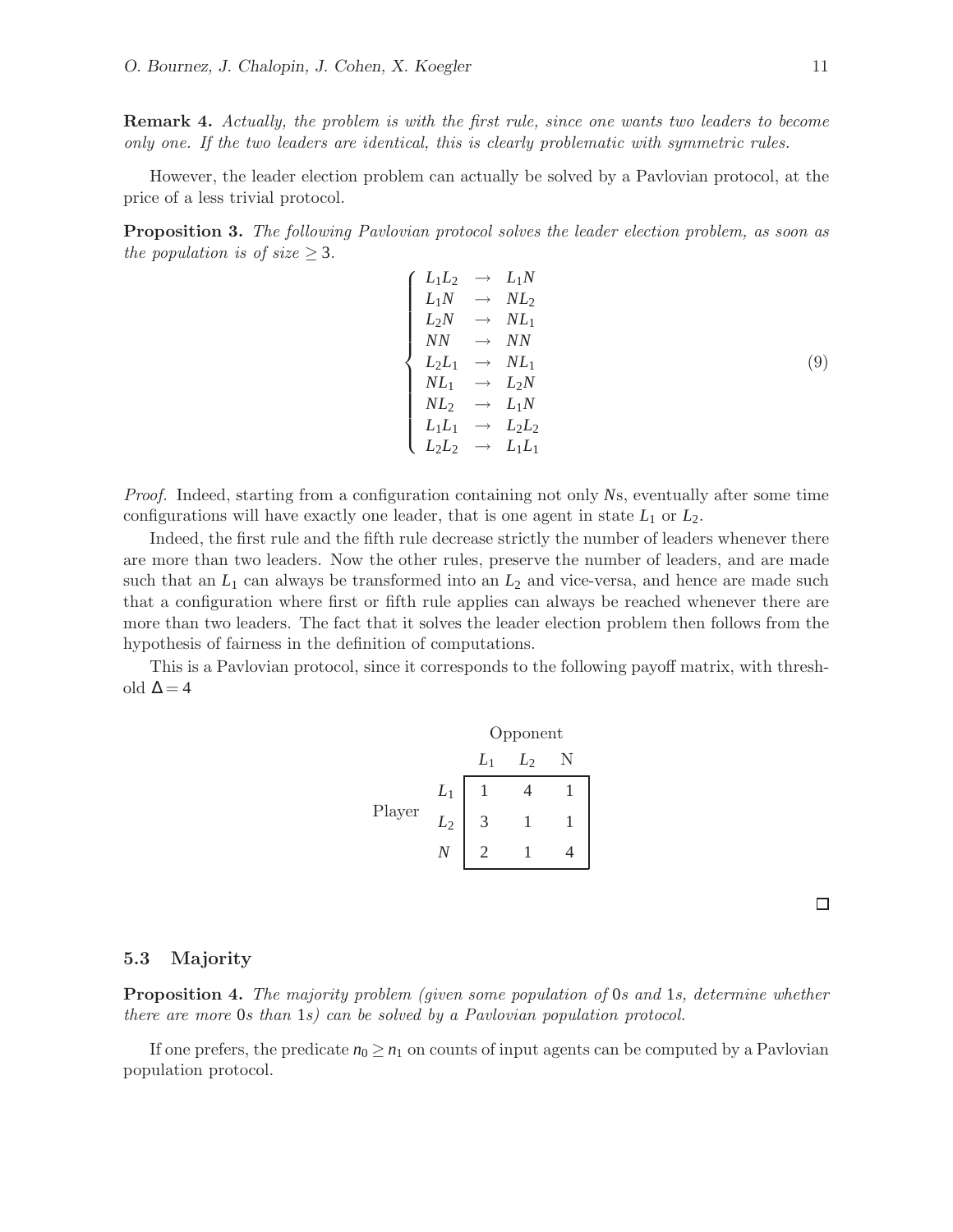*Proof.* We claim that the following protocol outputs 1 if there are more 0s than 1s in the initial configuration and 0 otherwise,

$$
\begin{cases}\nNY & \to & YY \\
YN & \to & YY \\
N0 & \to & Y0 \\
0N & \to & 0Y \\
Y1 & \to & N1 \\
1Y & \to & 1N \\
01 & \to & NY \\
10 & \to & YN\n\end{cases}
$$
\n(10)

taking

- $\Sigma = \{0,1\}, Q = \{0,1,Y,N\},\$
- $\bullet \ \omega(0) = \omega(Y) = 1,$

$$
\bullet \ \omega(1) = \omega(N) = 0.
$$

In this protocol, the states *Y* and *N* are "neutral" elements for our predicate but they should be understood as *Yes* and *No*. They are the "answers" to the question: are there more 0s than 1s.

This protocol is made such that the number of 0s and 1s is preserved except when a 0 meets a 1. In that latter case, the two agents are deleted and transformed into a *Y* and a *N*.

If there are initially strictly more 0s than 1s, from the fairness condition, each 1 will be paired with a 0 and at some point no 1 will left. By fairness and since there is still at least a 0, a configuration containing only 0 and *Y*s will be reached. Since in such a configuration, no rule can modify the state of any agent, and since the output is defined and equals to 1 in such a configuration, the protocol is correct in this case

By symmetry, one can show that the protocol outputs 0 if there are initially strictly more 1s than 0s.

Suppose now that initially, there are exactly the same number of 0s and 1s. By fairness, there exists a step when no more agents in the state 0 or 1 left. Note that at the moment where the last 0 is matched with the last 1, a *Y* is created. Since this *Y* can be "broadcast" over the *N*s, in the final configuration all agents are in the state *Y* and thus the output is correct.

This protocol is Pavlovian, since it corresponds to the following payoff matrix with threshold 2.

|        | Opponent |  |  |  |  |
|--------|----------|--|--|--|--|
|        |          |  |  |  |  |
|        |          |  |  |  |  |
| Player |          |  |  |  |  |
|        |          |  |  |  |  |
|        |          |  |  |  |  |

 $\Box$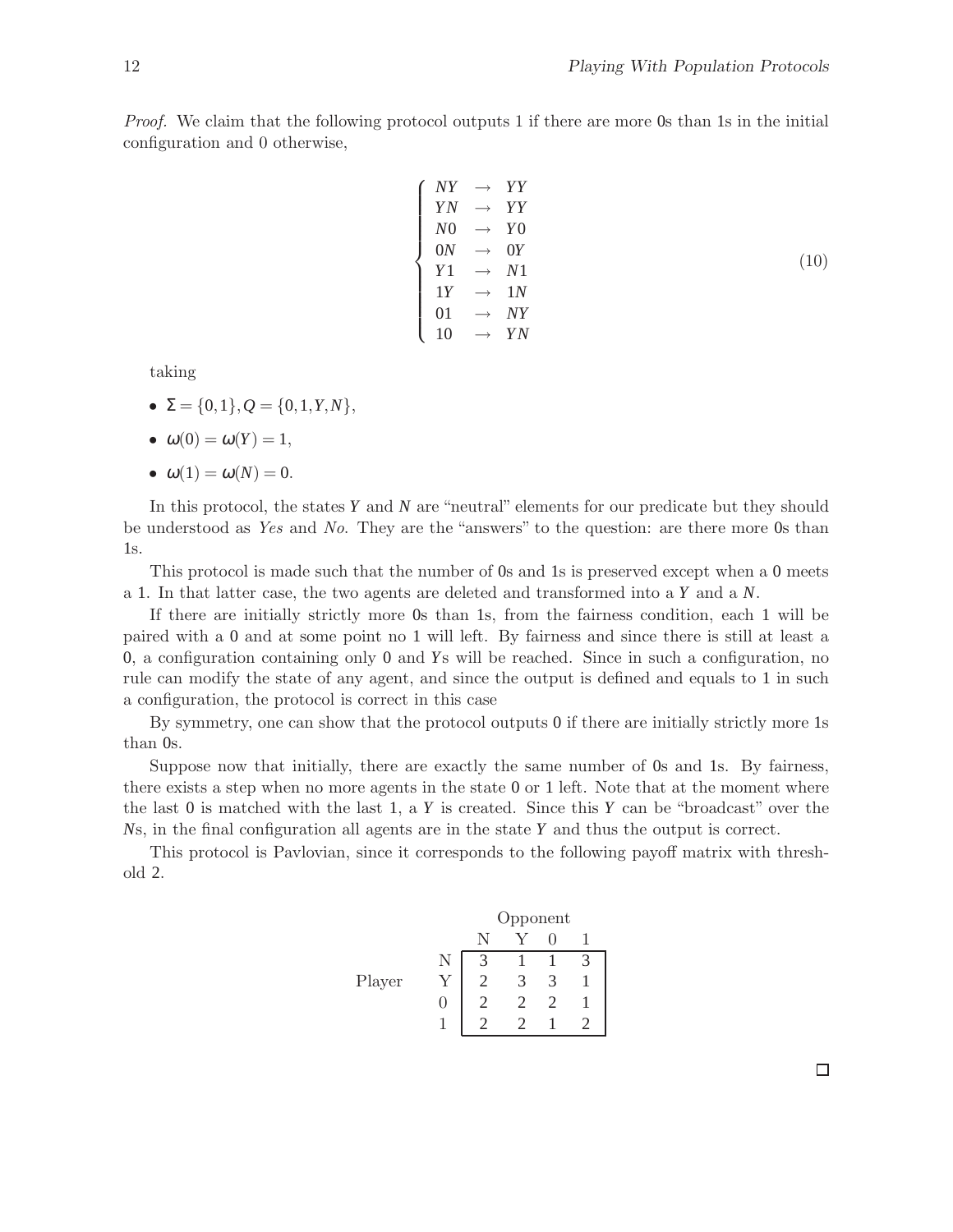## <span id="page-10-0"></span>6 Discussions

We proved that predicates on counts of input agents  $n \geq 0$ ,  $n = 0$ ,  $n \geq m$ , where *n*,*m* are some counts of input agents, can be computed by some Pavlovian population protocols.

It is clear that the subset of the predicates computable by Pavlovian population protocols is closed by negation: just switch the value of the individual output function of a protocol computing a predicate to get a protocol computing its negation.

However, some work remains to be done to fully characterize which predicates can be computed by a Pavlovian population protocol. The first steps would be to understand the following questions.

Question 1. *Is mod* 2, or equivalently the predicate  $n \equiv 1 \pmod{2}$ , computable by a Pavlovian *population protocol?*

Question 2. *Is*  $\geq k$ *, or equivalently the predicate*  $n \geq k$ *, for fixed k, computable by a Pavlovian population protocol?*

Notice that, unlike what happens for general population protocols, composing Pavlovian population protocols into a Pavlovian population protocol is not easy. It is not clear whether Pavlovian computable predicates are closed by conjunctions: classical constructions for general population protocols can not be used directly.

As we said, Pavlovian Population protocols are symmetric. We however know that assuming population protocols symmetric is not a restriction.

Proposition 5. *Any population protocol can be simulated by a symmetric population protocol,* as soon as the population is of size  $\geq$  3.

Before proving this proposition, we state the (immediate) main consequence.

Corollary 1. *A predicate is computable by a symmetric population protocol if and only if it is semilinear.*

*Proof (of proposition):* To a population protocol  $(Q, \Sigma, t, \omega, \delta)$ , with  $Q = \{q_1, \dots, q_n\}$  associate population protocol  $(Q \cup Q', \Sigma, \iota, \omega, \delta')$  with  $Q' = \{q'_1, \dots, q'_n\}$ ,  $\omega(q') = \omega(q)$  for all  $q \in Q$ , and for all rules

$$
qq\to\alpha\beta
$$

in  $\delta$ , the following rules in  $\delta'$ :

$$
\left\{\begin{array}{l} qq' & \to & \alpha\beta\\ q'q & \to & \beta\alpha\\ qq & \to & q'q'\\ q'q' & \to & qq\\ q\gamma & \to & q'\gamma\\ q'\gamma & \to & q\gamma\\ \gamma q & \to & \gamma q'\\ \gamma q' & \to & \gamma q\end{array}\right.
$$

for all  $\gamma \in Q \cup Q'$ ,  $\gamma \neq q$ ,  $\gamma \neq q'$ , and for all pairs of rules

$$
\left\{\begin{array}{ccc}qr & \to & \alpha\beta\\rq & \to & \delta\varepsilon\end{array}\right.
$$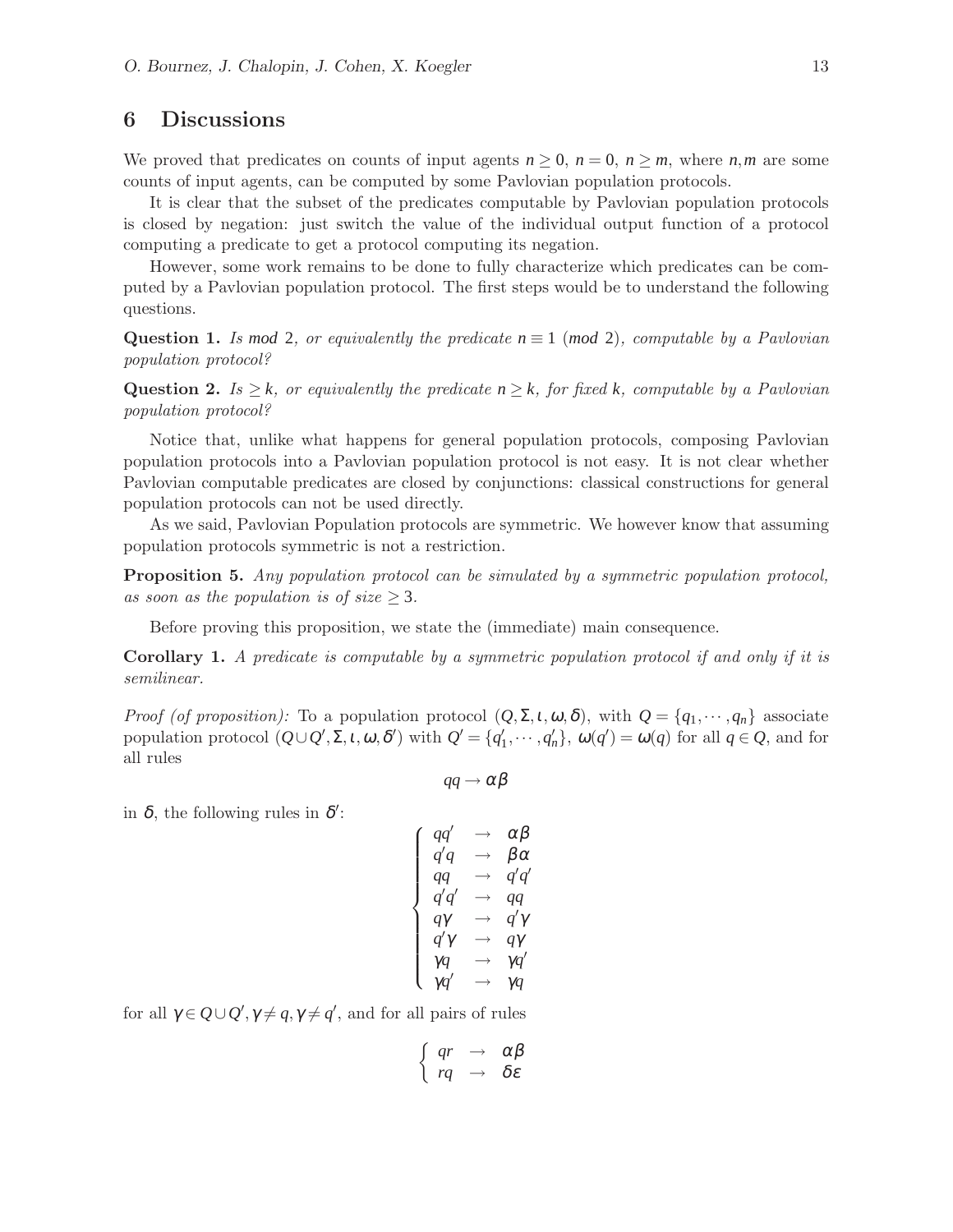with  $q, r \in \mathcal{Q}$ , the following rules in  $\delta'$ :

$$
\begin{cases}\nqr' & \to \alpha \beta \\
r'q & \to \beta \alpha \\
rq' & \to \delta \varepsilon \\
q'r & \to \varepsilon \delta.\n\end{cases}
$$

The obtained population protocol is clearly symmetric. Now the first set of rules guarantees that a state in  $Q$  can always be converted to its primed version in  $Q'$  and vice-versa. By fairness, whenever a rule  $qq \to \alpha \beta$  (respectively  $qr \to \alpha \beta$ ) can be applied, then the corresponding two first rules of the first set of rules (resp. of the second set of rules) can eventually be fired after possibly some conversions of states into their primed version or vice-versa.  $\Box$ 

### <span id="page-11-0"></span>References

- [1] Dana Angluin, James Aspnes, Zoë Diamadi, Michael J. Fischer, and René Peralta. Computation in networks of passively mobile finite-state sensors. In *Twenty-Third ACM Symposium on Principles of Distributed Computing*, pages 290–299. ACM Press, July 2004.
- <span id="page-11-2"></span>[2] Dana Angluin, James Aspnes, and David Eisenstat. Stably computable predicates are semilinear. In *PODC '06: Proceedings of the twenty-fifth annual ACM symposium on Principles of distributed computing*, pages 292–299, New York, NY, USA, 2006. ACM Press.
- <span id="page-11-10"></span><span id="page-11-3"></span>[3] James Aspnes and Eric Ruppert. An introduction to population protocols. In *Bulletin of the EATCS*, volume 93, pages 106–125, 2007.
- <span id="page-11-11"></span>[4] Robert M. Axelrod. *The Evolution of Cooperation*. Basic Books, 1984.
- <span id="page-11-14"></span>[5] Bruno Beaufils. *Mod`eles et simulations informatiques des probl`emes de coop´eration entre agents*. PhD thesis, Université de Lille I, 2000.
- <span id="page-11-5"></span>[6] Pierre Br´emaud. *Markov Chains, Gibbs Fields, Monte Carlo Simulation, and Queues*. Springer-Verlag, New York, 2001.
- <span id="page-11-1"></span>[7] DJ Daley and DG Kendall. Stochastic Rumours. *IMA Journal of Applied Mathematics*, 1(1):42–55, 1965.
- <span id="page-11-7"></span>[8] Z. Diamadi and M.J. Fischer. A simple game for the study of trust in distributed systems. *Wuhan University Journal of Natural Sciences*, 6(1-2):72–82, 2001.
- [9] Martin E. Dyer, Leslie Ann Goldberg, Catherine S. Greenhill, Gabriel Istrate, and Mark Jerrum. Convergence of the iterated prisoner's dilemma game. *Combinatorics, Probability & Computing*, 11(2), 2002.
- <span id="page-11-8"></span>[10] Laurent Fribourg, Stéphane Messika, and Claudine Picaronny. Coupling and self-stabilization. In Rachid Guerraoui, editor, *Distributed Computing, 18th International Conference, DISC 2004, Amsterdam, The Netherlands, October 4-7, 2004, Proceedings*, volume 3274 of *Lecture Notes in Computer Science*, pages 201–215. Springer, 2004.
- <span id="page-11-6"></span><span id="page-11-4"></span>[11] D.T. Gillespie. A rigorous derivation of the chemical master equation. *Physica A*, 188(1-3):404–425, 1992.
- <span id="page-11-9"></span>[12] Herbert W. Hethcote. The mathematics of infectious diseases. *SIAM Review*, 42(4):599–653, December 2000.
- [13] J. Hofbauer and K. Sigmund. Evolutionary game dynamics. *Bulletin of the American Mathematical Society*, 4:479–519, 2003.
- <span id="page-11-13"></span><span id="page-11-12"></span>[14] D. Kraines and V. Kraines. Pavlov and the prisoner's dilemma. *Theory and Decision*, 26:47–79, 1988.
- [15] Ouassila Labbani. Comparaison des théories des jeux pour l'étude du comportement d'agents. Master's thesis, Université de Lille I, 2003.